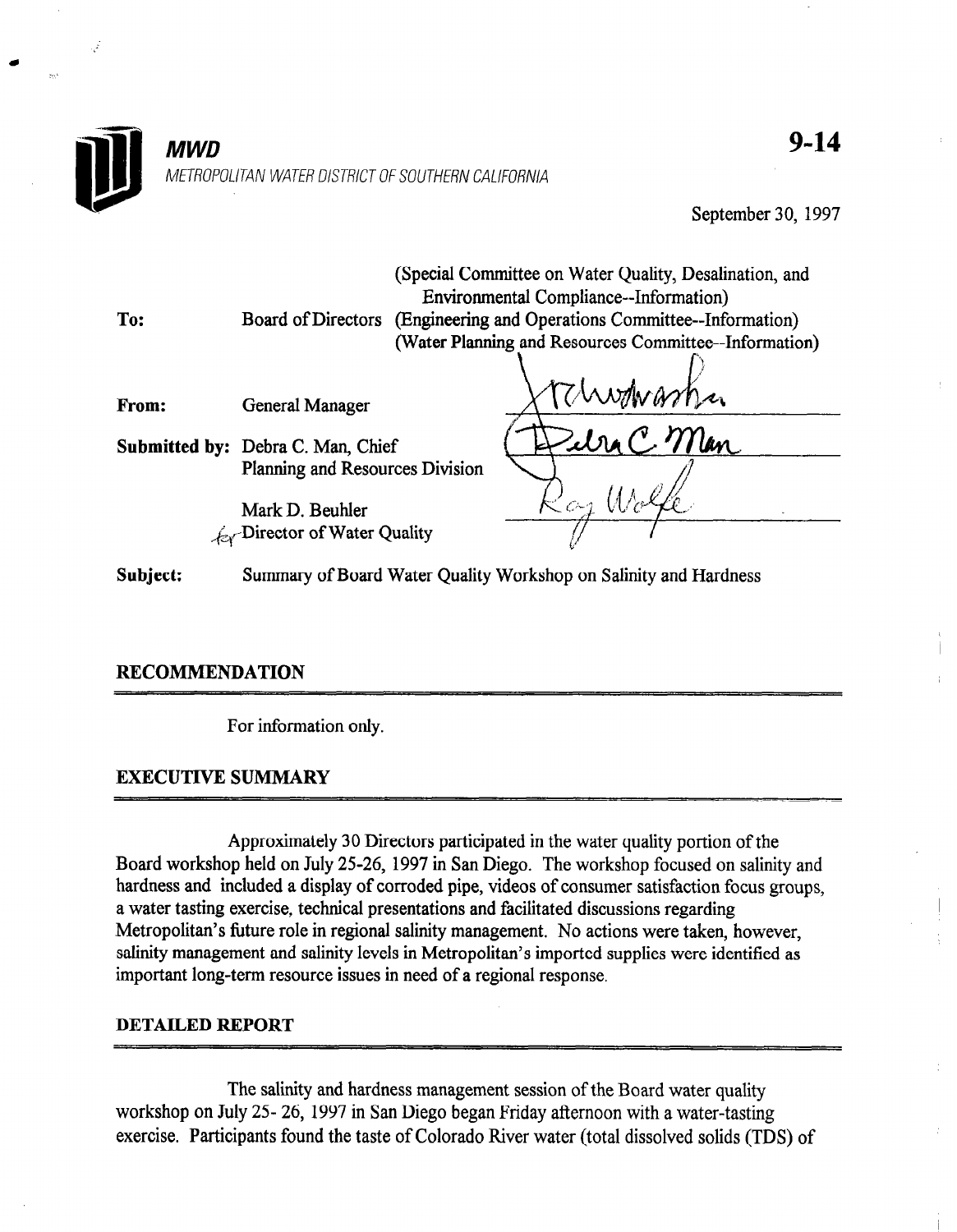650 mg/L) distinctly different than State Project water (250 mg/L of TDS). Directors viewed pipe samples with scale and corrosion associated with high salinity water. Videos were shown of meetings by consumer-satisfaction focus groups.

Saturday morning began with J. Christopher Layton, President of the Water Quality Association (WQA), addressing the benefits of water softening to remove hardness and the relationship between the point-of-use water treatment industry represented by WQA and municipal water service. He also discussed the industry's response to the issue of salt discharge from self-regenerative water softeners and its adverse impacts on groundwater and recycled water.

John Gaston of CH2M-Hill provided an overview of salinity, hardness, and Department of Health Services regulations. There are little, if any, practical health concerns regarding the TDS parameter which is regulated based on aesthetic factors including taste. Moderate levels of hardness have positive cardiovascular effects, and concerns about sodium in municipal water causing hypertension are unfounded in Southern California.

Richard Atwater of Bookman-Edmonston addressed the economic impacts of high salinity in water and potential management strategies based on the ongoing Metropolitan Salinity Management Study, which is scheduled to be completed in the spring of 1998. Financial impacts to Metropolitan's service area from elevated salinity are significant. Potential strategies fall within four basic actions: imported water source control, blending, desalination, and local water source control. While there are a few actions, such as blending, which Metropolitan may pursue unilaterally, most actions will require the cooperation of other agencies. Furthermore, it would be prudent to stage salinity strategies based on the advent of key capital improvements:

- <sup>l</sup>1998 to 1999 (Current Facilities)
- 2000 to 2004 (Eastside Reservoir Filling)
- 2005 to 2015 (Inland Feeder Operational)

An Option Finder exercise was conducted with directors responding to questions on Metropolitan's future role in salinity management. Directors also discussed policy issues in break out groups. Summaries of both activities are included as Attachments 1 and 2.

Discussions indicated salinity is considered an important long-term water resource issue in need of a cost-effective regional management strategy. It is important that strategies be based on objective information. It was deemed appropriate to use information being developed in the ongoing Salinity Management Study, and pursue policy development upon completion.

As a result of the workshop, staff is adjusting its study effort to focus on key concerns, such as developing a clear description of how Metropolitan's blended water salinity levels would change in the future as lower-TDS State Project water is used to meet increasing water demands. Assessment of the natural TDS variability in Metropolitan's imported supplies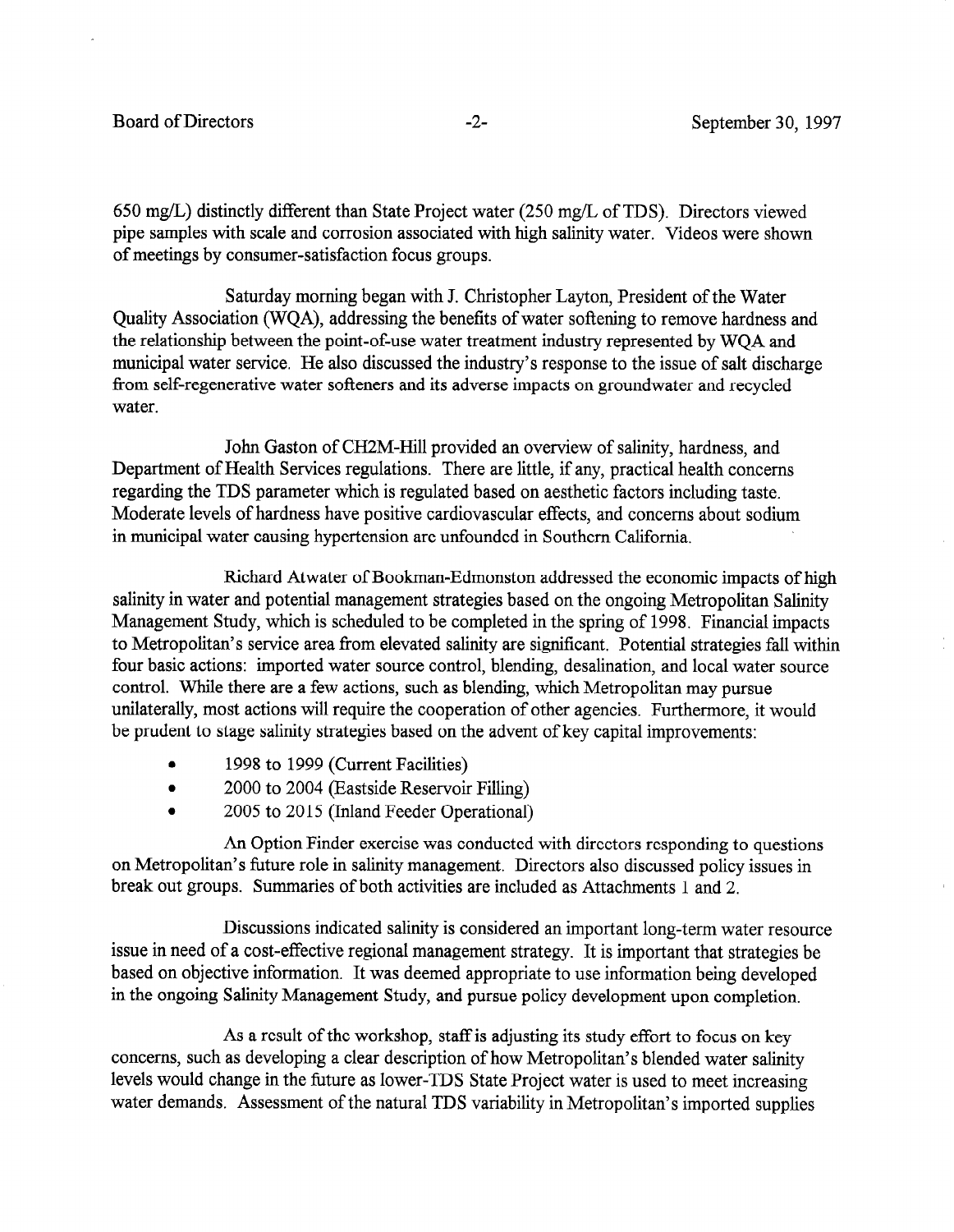$\mathbb{R}^2$ 

 $\mathcal{S}^{(1)}_{\text{max}}$ 

and possible capacity constraints would be included to properly describe this baseline condition. Staff is also focusing on developing a clear assessment of salinity impacts on water recycling and groundwater resources.

Results of the Option Finder exercise, as well as copies of Mr. Gaston's and Mr. Atwater's overheads, have been assembled in a booklet, available in the Executive Secretary's office.

Jv:cl

**Attachments** 

o:\ cluster lO\mmshared\board\brwkshp.jv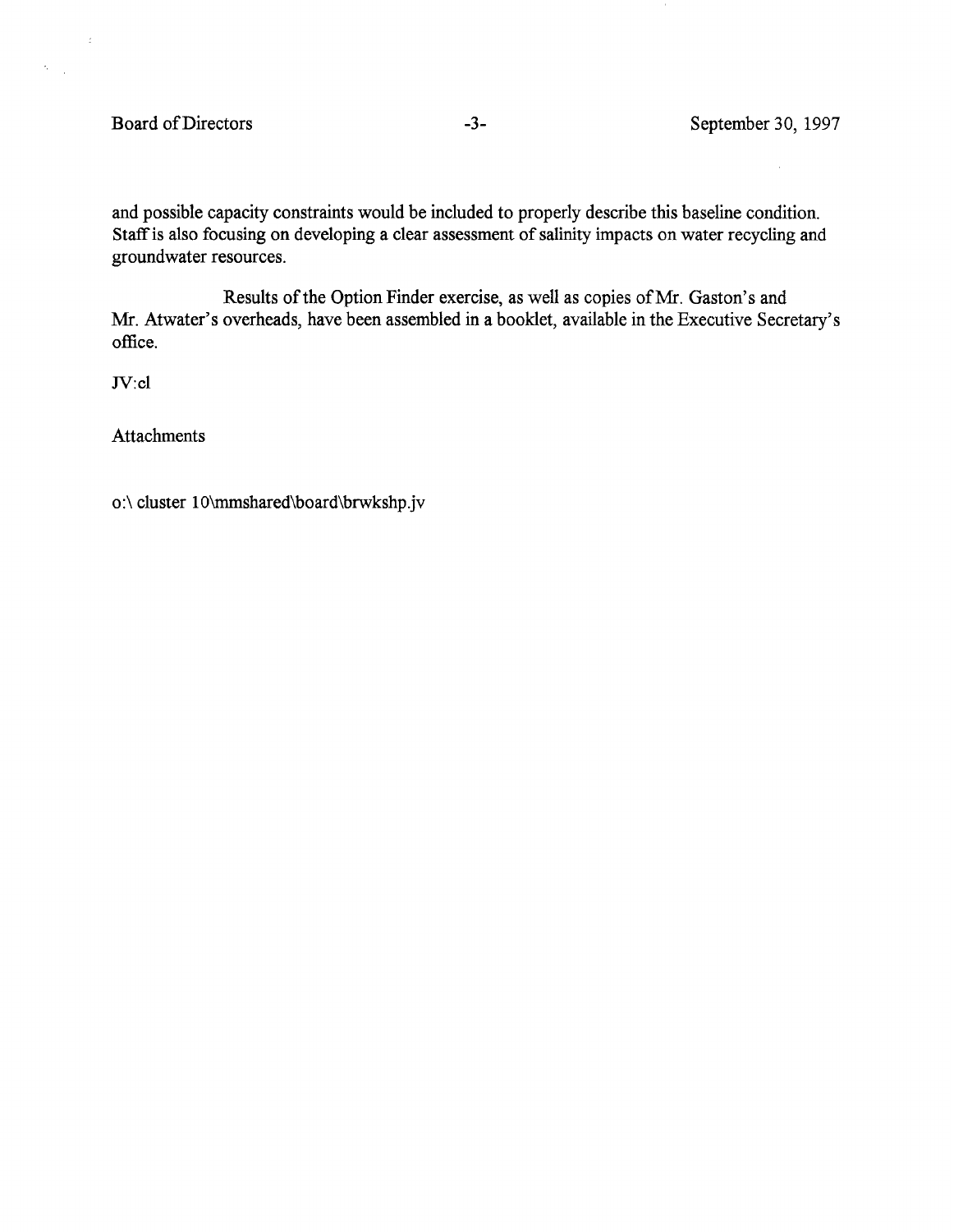### ATTACHMENT 1

# Summary of Option Finder Results July 26,1997 Workshop

- 1. All participants indicated that the salinity of Metropolitan's water is important to Southern California. Approximately 70 percent of the participants believe they understand the salinity issue enough to set a policy.
- 2. About 50 percent of the participants indicated that Metropolitan should give a medium priority to resolving the salinity issue overall; while about 30 percent consider that this issue should have a high priority.
- 3. The priority of resolving the salinity issue as it impacts wastewater reclamation and groundwater recharge was in the medium to high level, while a slightly lower priority seems to be given to the issue as it impacts customer satisfaction. Additionally, about half of the participants favor Metropolitan increasing efforts to educate consumers regarding this issue.
- 4. Most participants lean towards the federal and state government as the entities most responsible for salinity management, and about 70 percent believe that Metropolitan has adequate information to take more aggressive steps to reduce Colorado River salinity at this time. The participants overwhelmingly indicated that consumers are least responsible for salinity management.
- 5. About 60 percent of the participants believe that the public will support an increase of 10 percent in current wholesale water rates to permanently resolve the salinity issue, while about 20 percent believe the public will not support any increase in water rates.
- 6. Approximately 65 percent of the participants favor Metropolitan establishing a numeric salinity goal, as opposed to a blend percentage.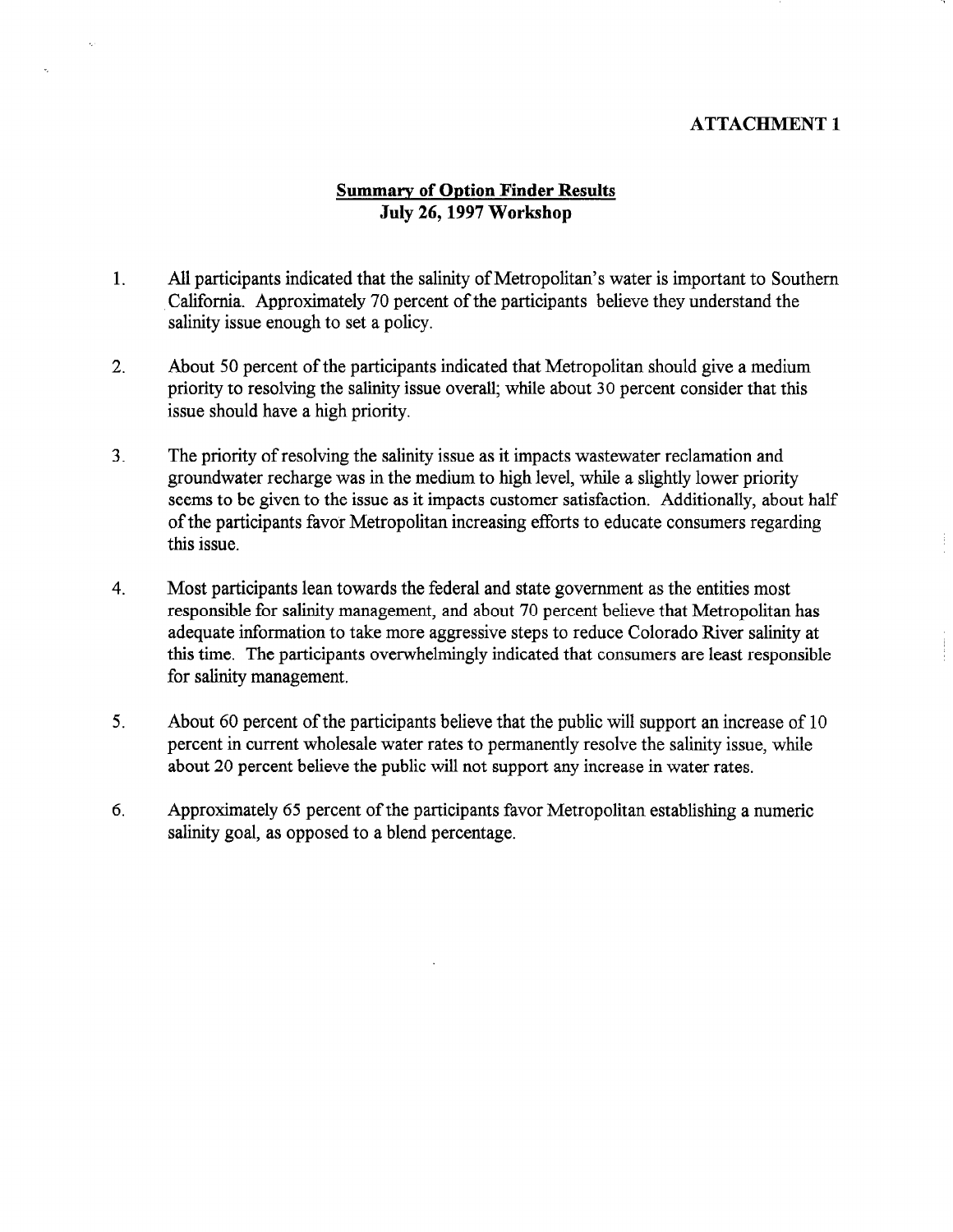#### ATTACHMENT 2

## Summary of Small Group Discussions July 26,1997 Workshop

Four small groups engaged in discussions regarding five question. Responses are summarized below:

1. Question: How much do aesthetics (taste and odor) and consumer satisfaction matter?

Responses: Taste and odor are important to consumers, perhaps more important than salinity and hardness, and need to be incorporated into an overall water quality strategy. Local agencies also have a major role in managing taste and odor. Bottled water industry sales tactics may unfairly criticize municipal water quality. While important, taste and odor are not a top priority.

2. Question: Is there a consensus on the need to set a salinity/hardness goal?

Responses: Some reported no consensus on the need for goals while others indicated a need for a long-term goal. Metropolitan should pursue goals to provide a functional quality of water which local agencies could enhance at their discretion. A salinity goal in the range of 500 mg/L was contemplated by some, however a valid analysis should drive the adopted value. More information is needed on the costs of alternative action and the impacts to groundwater and water recycling for the salinity goal setting process. More information is also needed to establish a hardness goal.

3. Question: What should the schedule be if we decide to address the salinity/hardness issue?

Responses: There is time to establish a well planned strategy as salinity and hardness are long-term issues. The CIP schedule is an important factor to be considered. There are no compelling reasons to act immediately.

4. Question: How much more will consumers be willing to pay for reduced salinity/hardness?

Responses: Consumer responses are site specific, influenced by local conditions, Most consumers have little sensitivity to salinity and will be reluctant to pay for reductions until they perceive there is a problem. Consumers education is needed. New surveys are also needed to assess consumer willingness to pay. Consumers will be reluctant to pay now for distant future benefits.